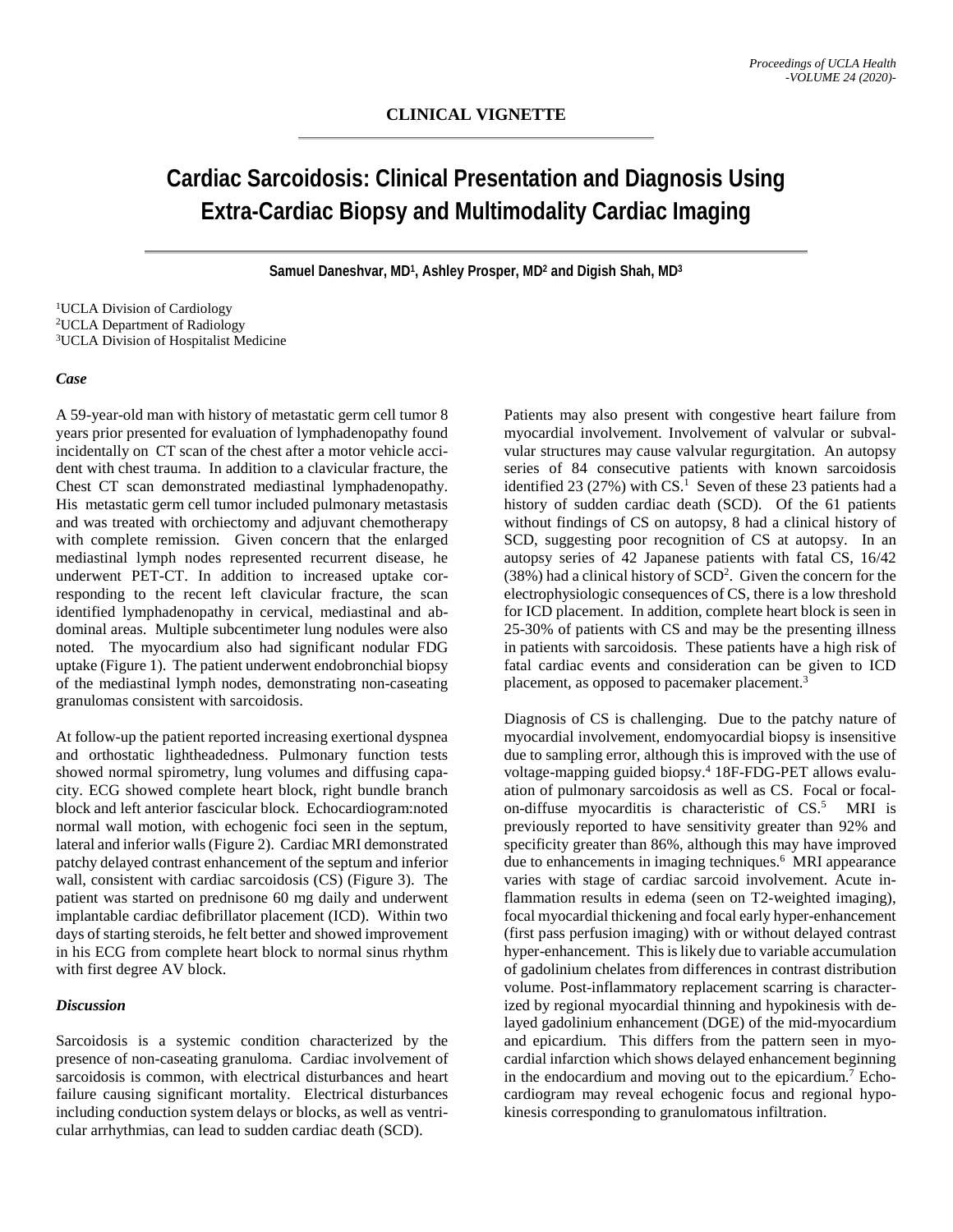The treatment of CS is multifaceted and requires a multidisciplinary approach. The rhythm disturbances of CS may require pacemaker or ICD placement. Guideline-directed medical therapy is the standard of care in patients with CS with congestive heart failure, although further information is needed to determine if this represents optimal treatment. The treatment of systemic sarcoidosis is also important to reduce granuloma formation and the subsequent inflammatory response. Steroids are the mainstay of therapy, although steroid-sparing medications can be used for long-term maintenance. <sup>8</sup> Response to treatment can potentially be monitored using 18F-FDG PET. Further data is needed on the optimal medical regimen and long-term prognosis in patients with recognized CS.

### *Figures*

Figure 1. Thick slab maximum intensity projection reconstruction from FDG-PET demonstrates multifocal increased FDG-activity in the myocardium (orange \*) and multistation mediastinal lymph node activity (blue arrows) corresponding to site of biopsy proven caseating granulomas. Left clavicle and rib activity (yellow arrows) the result of healing left clavicular and rib fractures. Retroperitoneal lymph node activity (green \*).



Parasternal Long Axis

Apical 4-Chamber

Apical 2-Chamber

Figure 2. Echocardiographic images demonstrating echogenic foci consistent with focal infiltrate of sarcoidosis seen in the basal septum (white arrow), basal lateral wall (blue arrow) and basal inferior wall (red arrow).

#### *Conclusion*

The diagnosis of CS is challenging, requiring a high level of clinical suspicion. While myocardial biopsy can provide a definitive diagnosis, a negative result does not exclude disease. In the appropriate clinical setting, multimodality imaging can demonstrate characteristic findings of CS with extra-cardiac biopsy providing supporting evidence for a diagnosis. This case demonstrates the characteristic findings of CS on multimodality imaging (Figure 4), as well as diagnosis without the use of endomyocardial biopsy.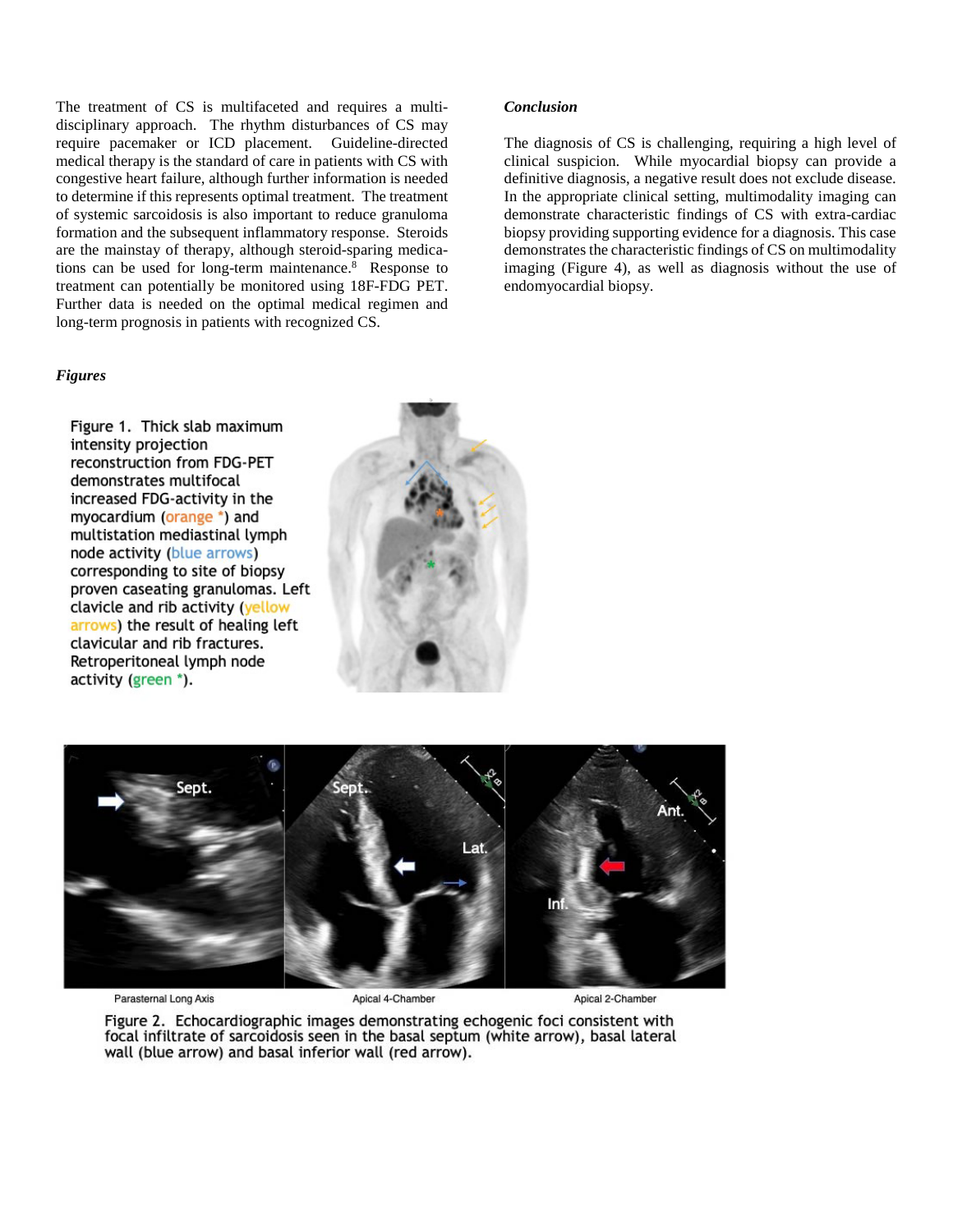

Figure 3. Post-contrast phase sensitive inversion recovery imaging demonstrates multifocal patchy delayed enhancement throughout the left, and to a lesser extent, the right ventricles in a non-vascular territory of distribution. A) Basal short axis B) Mid ventricular short axis C) Horizontal long axis D) Vertical long axis.



Figure 4. Multimodality imaging in cardiac sarcoidosis. A) Attenuation corrected PET in the vertical long axis (VLA) plane with multifocal FDG-avid foci involving the anterior and inferior left ventricular myocardium, B) Post-contrast phase sensitive inversion recovery (PSIR) MRI in VLA with corresponding foci of multifocal delayed hyperenhancement and C) Transthoracic echo images in the apical 2-chamber view with corresponding foci of increased echogenicity in the inferior LV wall.

#### **REFERENCES**

- 1. **Silverman KJ, Hutchins GM, Bulkley BH**. Cardiac sarcoid: a clinicopathologic study of 84 unselected patients with systemic sarcoidosis. *Circulation*. 1978 Dec;58(6): 1204-11. doi: 10.1161/01.cir.58.6.1204. PMID: 709777.
- 2. **Matsui Y, Iwai K, Tachibana T, et al.** Clinicopathological study of fatal myocardial sarcoidosis. *Ann N Y Acad Sci*. 1976;278:455-469. doi:10.1111/j.1749- 6632.1976.tb47058.x
- 3. **Takaya Y, Kusano KF, Nakamura K, Ito H**. Outcomes in patients with high-degree atrioventricular block as the initial manifestation of cardiac sarcoidosis. *Am J Cardiol*. 2015 Feb 15;115(4):505-9. doi: 10.1016/j.amjcard.2014. 11.028. Epub 2014 Nov 29. PMID: 25529542.
- 4. **Liang JJ, Hebl VB, DeSimone CV, Madhavan M, Nanda S, Kapa S, Maleszewski JJ, Edwards WD, Reeder G, Cooper LT, Asirvatham SJ**. Electrogram guidance: a method to increase the precision and diagnostic yield of endomyocardial biopsy for suspected cardiac sarcoidosis and myocarditis. *JACC Heart Fail*. 2014 Oct;2(5):466-73. doi: 10.1016/j.jchf.2014.03.015. Epub 2014 Sep 3. PMID: 25194292; PMCID: PMC4459501.
- 5. **Birnie DH, Nery PB, Ha AC, Beanlands RS**. Cardiac Sarcoidosis. *J Am Coll Cardiol*. 2016 Jul 26;68(4):411-21. doi: 10.1016/j.jacc.2016.03.605. PMID: 27443438.
- 6. **Zhang J, Li Y, Xu Q, Xu B, Wang H**. Cardiac Magnetic Resonance Imaging for Diagnosis of Cardiac Sarcoidosis: A Meta-Analysis. *Can Respir J*. 2018 Dec 17;2018: